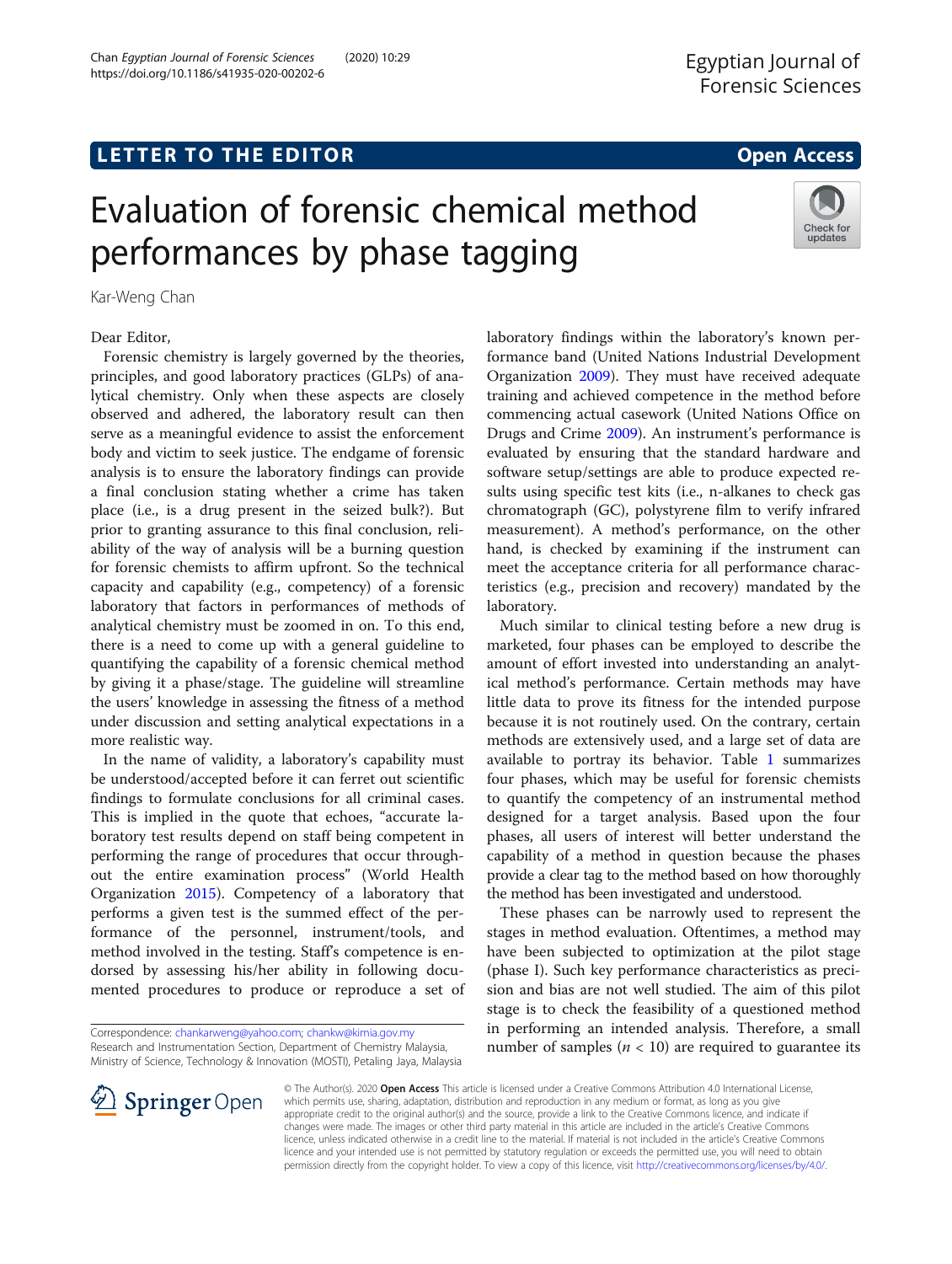<span id="page-1-0"></span>Table 1 Four phases for a forensic chemical method to describe its performance

| Phase        | Stage     | Description and scope                                                                                                                                                                                                                                                                                                            |
|--------------|-----------|----------------------------------------------------------------------------------------------------------------------------------------------------------------------------------------------------------------------------------------------------------------------------------------------------------------------------------|
|              | Pilot     | The method has been pilot tested using a small number of samples $(n < 10)$ . The findings are indicative of the suitability<br>of the method for the intended purpose. At this stage, the method has been optimized but no proper data are in place<br>to support its fitness. Some level of selectivity is usually achieved.   |
| $\mathbb{I}$ | Validated | The method has been appropriately tested for its fitness in terms of selectivity, precision, linearity, accuracy, sensitivity,<br>ruggedness/robustness, etc. depending on its purpose. The obtained findings are able to meet the minimum acceptance<br>criteria set by the laboratory or by the scientific community at large. |
| Illa         | Proven    | The validated method is further tested using contrived samples or a small set of real samples ( $n < 100$ ) to test its performance.<br>A high level of confidence is observed in the findings.                                                                                                                                  |
| IIIb         | In-use    | The validated method is further verified using a large set of real samples ( $n > 100$ ) on a routine basis to test its practicality in<br>terms of interference and consistency.                                                                                                                                                |
| <b>IV</b>    | Idvllic   | The method in use is employed in proficiency testing where the results are within the intended z-score.                                                                                                                                                                                                                          |

practicality at a glance. The method is dismissed or reoptimized if it does not give promising outcomes (e.g., bad consistency). Somehow, half-optimized methods at the pilot stage may be adopted by a routine laboratory to do screening. In such a case, the method will be tagged 'Phase 1' and this will convey the level of reliability of the obtained results as preliminary findings to the user.

When a method has reached the validated stage (phase II), all relevant performance characteristics (ISO [2005](#page-2-0)) ought to have been assessed and possible errors defined. All forensic chemical methods must go through phase II before it can be employed for caseworks or considered for accreditation. Through routine practice, the method is subsequently subjected to real sample analysis in phase III by retesting its practicality to a larger extent. Not all methods can undergo phase IIIb if the method is not practiced for a sufficiently long period of time especially when the target analyte becomes fast irrelevant. With the validated method in place, the performance is deemed trustable and results proven (phase IIIa) if a small set of real samples ( $n < 100$ ) exhibits good precision and stability. It is better described as "in-use" (phase IIIb) if quality control samples, together with case samples, do not raise doubts. The minimum number of samples = 100 for phase IIIb is sufficient for the laboratory to statistically gain a good overview of the performance for the method. An idyllic method (phase IV) is obtained when it has been routinely used for a long period of time, throughout which proficiency testing results display good outcomes.

Under most circumstances, modifications to an in-use or idyllic method are necessary to cater for the evolution of sample matrices. This also occurs when the phase III method does not seem to give expected results (i.e., false negatives raise doubts especially when the target method in question does not seem to give congruent results with a second method). Hence, the method is modified and must go through verification to earn its new label as a validated method (phase II) and be substantiated its practicality by actively using it on a routine basis to get through phase III and IV. After all, the way how the entire phase/stage labeling should be executed relies on the documented decision of the quality management.

In the forensic context, it is recommended to label a method under discussion with a suitable phase or stage so that the forensic community can impose the same impression and expectation on the method. For instance, a phase IV method (or idyllic method) is deemed superior and well established in comparison with a phase IIIa method (or proven method) as far as reliability is concerned. If a method is tagged with an appropriate phase or stage, this will help chemists reach a consensus on what is expected of the method.

#### Abbreviations

GLP: Good laboratory practice; GC: Gas chromatograph

### Acknowledgements

Not applicable

# Adherence to national and international regulations

Not applicable.

#### Author's contributions

Critically thought through the topic. The author(s) read and approved the final manuscript.

#### Author's information

KW Chan holds a PhD majoring in analytical chemistry with a focus on drug analysis and drug profiling. He had been a practicing forensic chemist in narcotic enforcement laboratory (2005–2016). Currently, he works as a forensic researcher, a position that allows him to actively develop instrumental methods for the testing of illicit substances for narcotic and toxicological cases.

#### Funding

Not applicable.

#### Availability of data and materials

Sample data for the four phases of a method can be obtained from the author.

Ethics approval and consent to participate Not applicable.

#### Consent for publication

Not applicable.